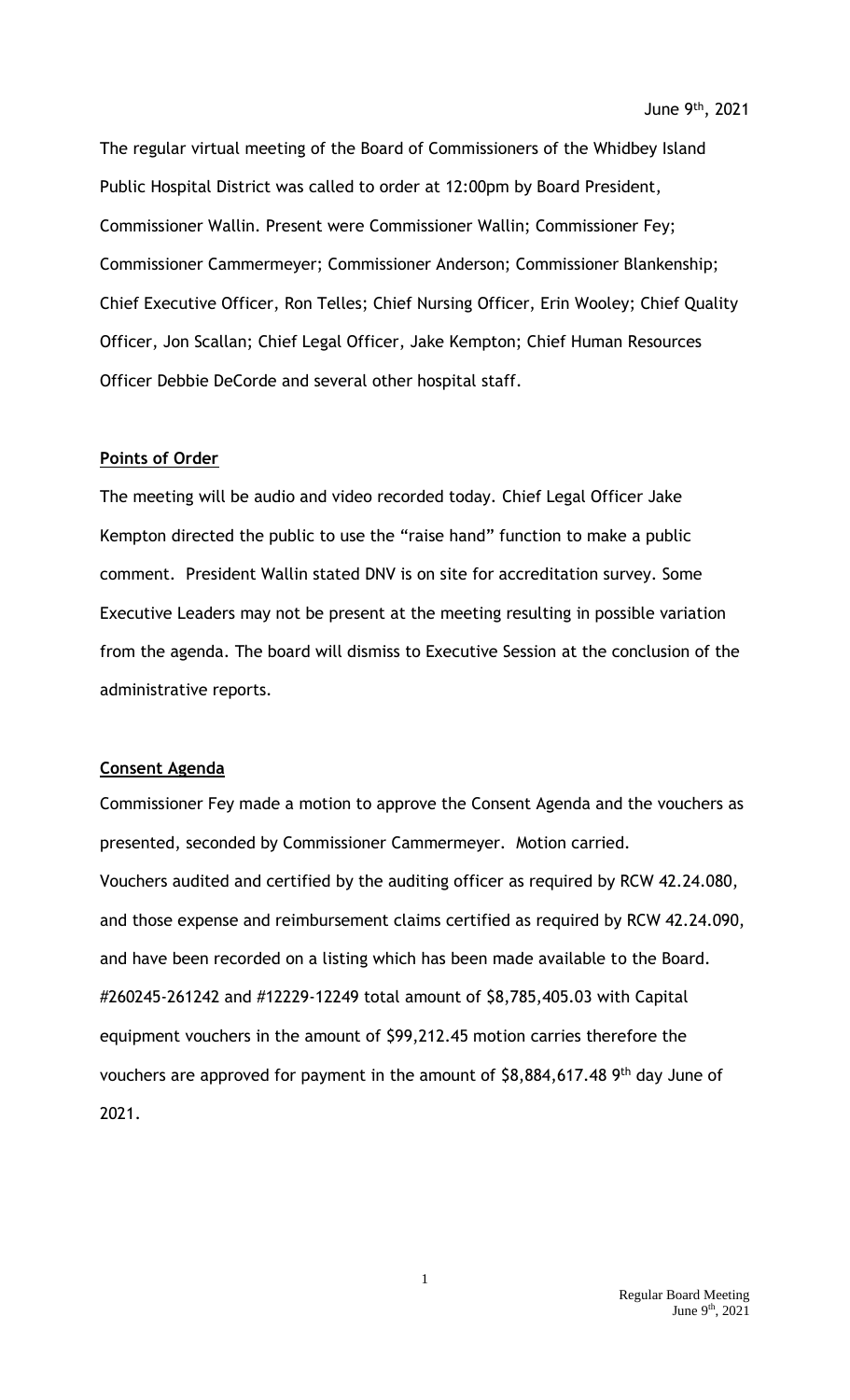# **Medical Staff Report**

Dr. Judye Scheidt thanked community partners including Island Drug who have also been administering COVID vaccinations to our community.

Dr. Judye Scheidt presented the following initial appointments on behalf of the Medical Staff:

- Hanbing "Hilary" Wang MD, Tele-Medicine, Neurology, Provisional
- Eugene Chang MD, Cardiology, Provisional
- Pamela Saha MD, Tele-Medicine, Psychiatry, Provisional

Commissioner Fey made a motion to approve the initial appointments, seconded by Commissioner Anderson. Motion Carried.

Dr. Judye Scheidt presented the following advancements on behalf of the Medical Staff:

- Jared Kirkland, MD, Radiology, Provisional to Active
- Jamie Wong MD, Radiology, Provisional to Active
- Feiyu Xue MD, Radiology, Provisional to Active
- Frederic Joseph MD, Radiology, Provisional to Active
- Jong Liu MD, Radiology, Provisional to Active
- Jason Rogers MD, Radiology, Provisional to Active
- Lee Holder DO, Radiology, Provisional to Active
- Jeanette Miller, ANP, Emergency Medicine, Provisional to Active
- Robert A Yancy MD, Orthopedic Surgery, Return from Leave of Absence

Commissioner Fey made a motion to approve the advancements, seconded by Commissioner Blankenship. Motion Carried.

Dr. Judye Scheidt presented the following reappointments on behalf of the Medical Staff: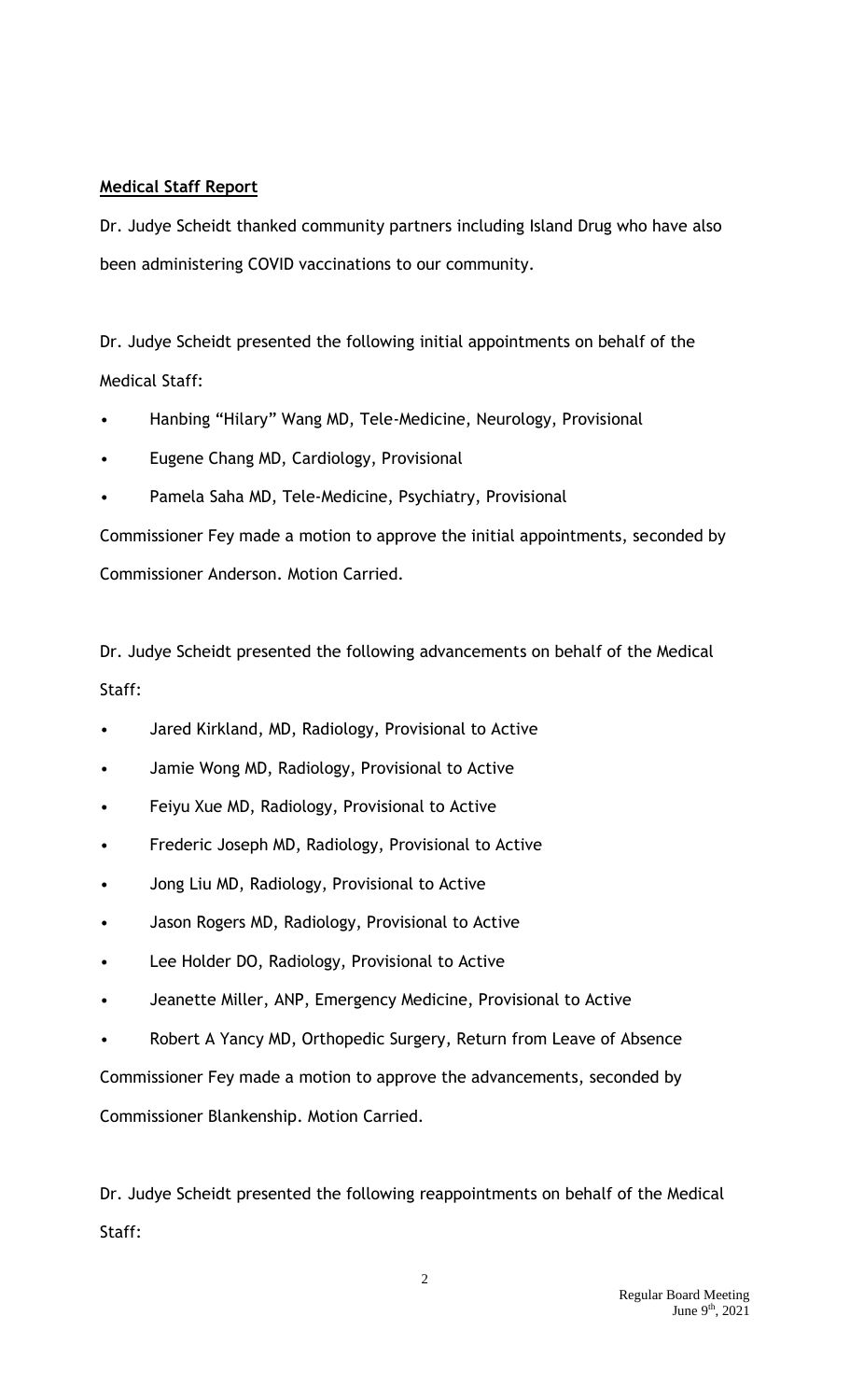- Tammy Muller PA-C, Oncology/Hematology, Active
- Rosa Rangel MD, Hospitalist, Active
- Edgar Trevino MD, Hospitalist, Courtesy
- Benjamin Atkinson MD, Tele-Stroke, Active
- Minal Bhanushali MD, Tele-Stroke, Active
- Bruce Geryk MD, Tele-Stroke, Active
- Madeline Nguyen MD, Tele-Stroke, Active
- John Zurasky MD, Tele-Stroke, Active
- Xiowen "Wendy" Wang MD, Oncology, Active

Commissioner Fey made a motion to approve the reappointments, seconded by Commissioner Cammermeyer. Motion Carried.

Dr. Judye Scheidt presented the following courtesy appointment on behalf of the Medical Staff:

• Omar Naji MD, Hospitalist, Courtesy

Commissioner Fey made a motion to approve the reappointments, seconded by Commissioner Anderson. Motion Carried.

Dr. Judye Scheidt presented the following return from leave of absence on behalf of the Medical Staff:

• Corry Jeb Kucik MD, Anesthesiology, Leave of Absence to Provisional (with continued proctoring)

Commissioner Fey made a motion to approve the reappointments, seconded by Commissioner Blankenship. Motion Carried.

Dr. Judye Scheidt presented a revision of the Medical Staff Bylaws, approved by the Medical Executive Committee.

Dr. Judye Scheidt presented the proposed policies – Policy 1: Emergency Services, Policy 26: History and Physical Policy, Policy XX: Patient Transfers, Policy 5: Consultations.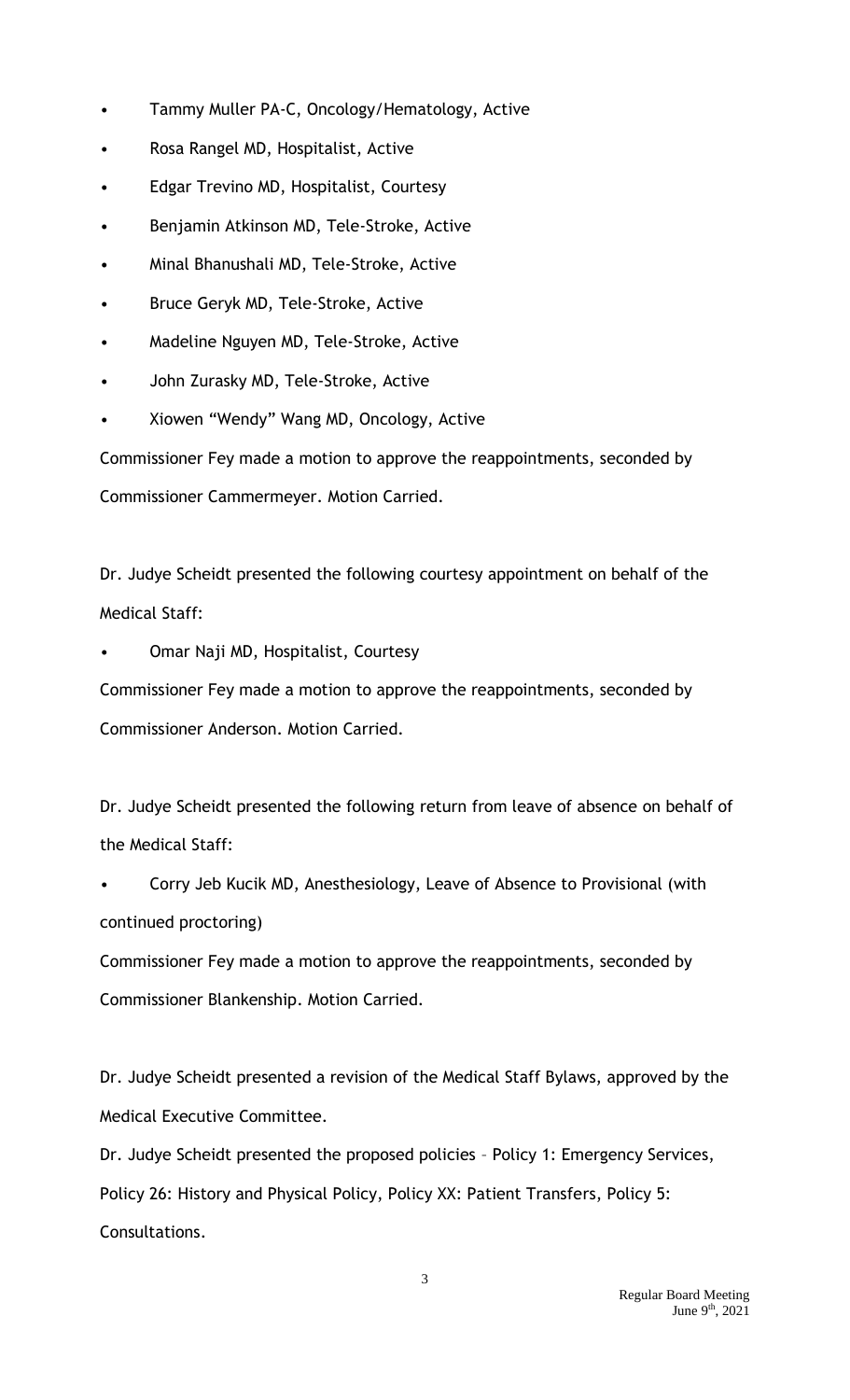Dr. Cammermeyer gave some editorial feedback regarding policies. Commissioner Blankenship made a motion to approve the policies, seconded by Dr. Cammermeyer. Motion carried.

Commissioner Blankenship made a motion to approve the Medical Staff Bylaws, seconded by Commissioner Fey. Motion carried.

Commissioner Blankenship recognized Chief Quality Office Jon Scallan, Michelle Aube and Dr. Nick Perera for their work in ensuring Medical Staff Bylaws were updated.

#### **Human Resources Report**

Chief Human Resources Officer, Debbie DeCorde gave an update on current Marketing campaigns including Walk-In Clinics, Orthopedic Care/Total Joint Replacement, WhidbeyHealth Community Pharmacy and the Swing Bed Program. Ms. DeCorde stated Marketing's current business focus is the Community Pharmacy, Men's Health Care Services, Cancer Care and Sleep Care. Ms. DeCorde gave a reminder that The Pulse has moved from a quarterly publication to monthly and is available both online and in print.

A brief review was given of incident and injury metrics for the organization from January 2021.

Ms. DeCorde gave an update on Employee Health Action items including the completion of an exposure assessment survey, confirmation of no leaks following a propane odor complaint and the upcoming replacement of a noisy Pepsi cooler in the café.

The HR Team welcomed HR Assistant Andrea Koons to the team. The Education Department continues to work on updating training plans across departments and providing trainings to staff and students.

HR continues to work through the process of transitioning the Home Health service line. Several employees are transitioning to other departments within the organization.

Work is underway on the Patient Experience Project in partnership with Quality. Customer Support training and a more robust orientation program has been developed

> Regular Board Meeting June 9th, 2021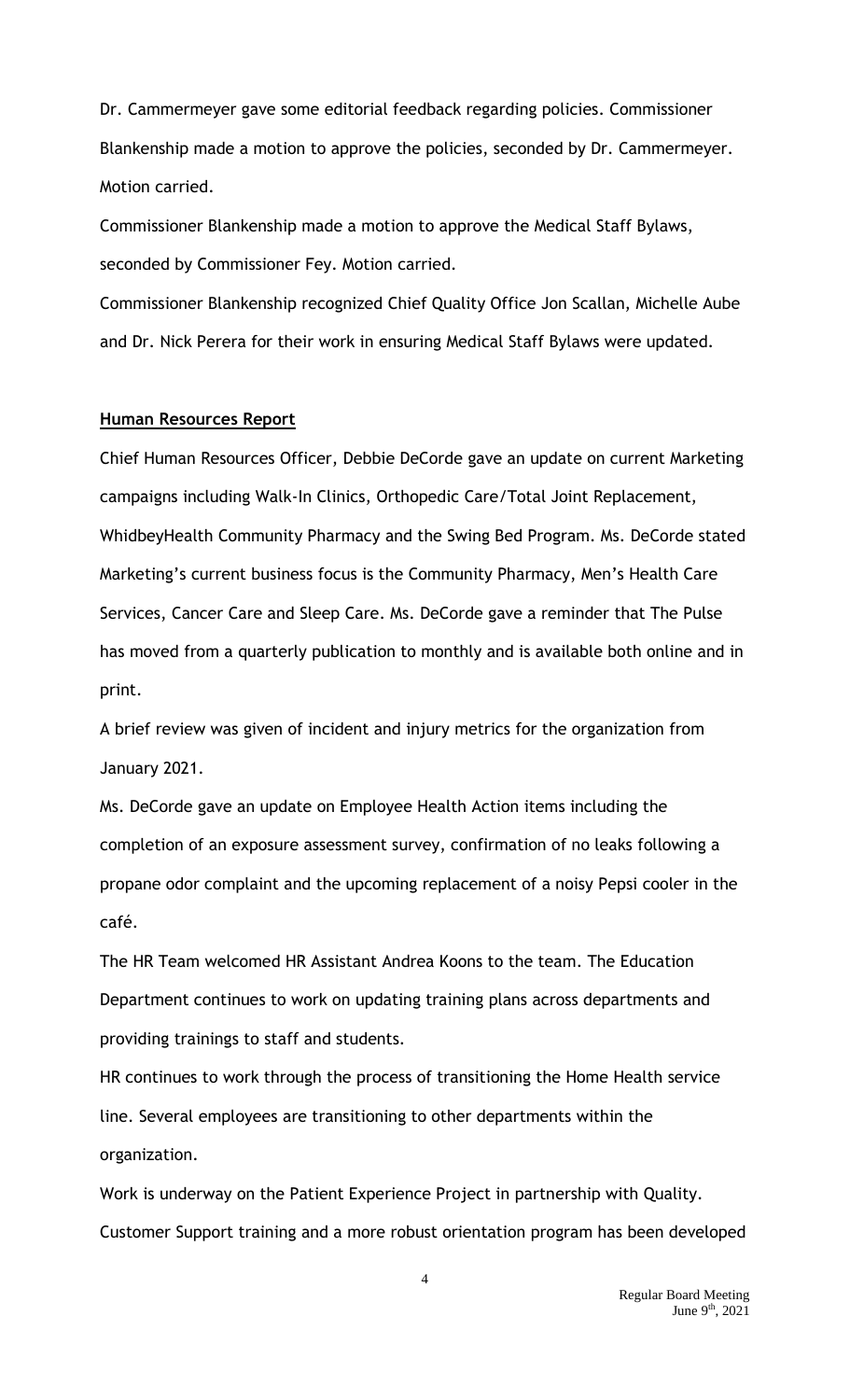in support of this initiative. Ms. DeCorde gave an overview of the new patient survey experience which includes rating providers, customer service, registration experience with a separate survey specifically for emergency medical services. Patient surveys and feedback are reviewed in real time and are available to leadership and providers.

### **Quality Update**

Chief Quality Officer Jon Scallan gave a brief overview of DNV, the hospital accreditation organization now used by WhidbeyHealth. DNV was chosen for their strong focus on quality and adherence to a quality management system. DNV will be conducting surveys on an annual basis. Today is the first day of the survey with surveyors focused on document review and rounding in different areas of the hospital. Surveyors will be onsite through Friday when findings will be reviewed with the team. Mr. Scallan stated work is underway on building dashboards using Power BI. Next steps include access to the Power BI system for Commissioners and additional users.

#### **Financial Update**

Director of Finance, Jennifer Reed gave an update on financials with a review of inpatient utilization with admissions up 3% from the projection, patient days up 8% and average daily census 7% over the projection. Outpatient utilization was up in the MAC and surgical procedures and down across other hospital departments. The income statement ending April 30<sup>th</sup> was reviewed. Dr. Cammermeyer requested volumes on Walk-In clinics to see the impact on Emergency Department volumes. Ms. Reed stated the organization currently has 3.0 days cash on hand.

#### **Facilities Update**

Executive Director of Facilities and Plant Engineering, Tim Waldner gave an update on a number of projects underway in Facilities – drawings for the seclusion room in the emergency department have been submitted to the Department of Health for plan review; the Fluoroscopy room is also under review. The Town of Coupeville hopes to have their review completed by next week. A number of bids have been received.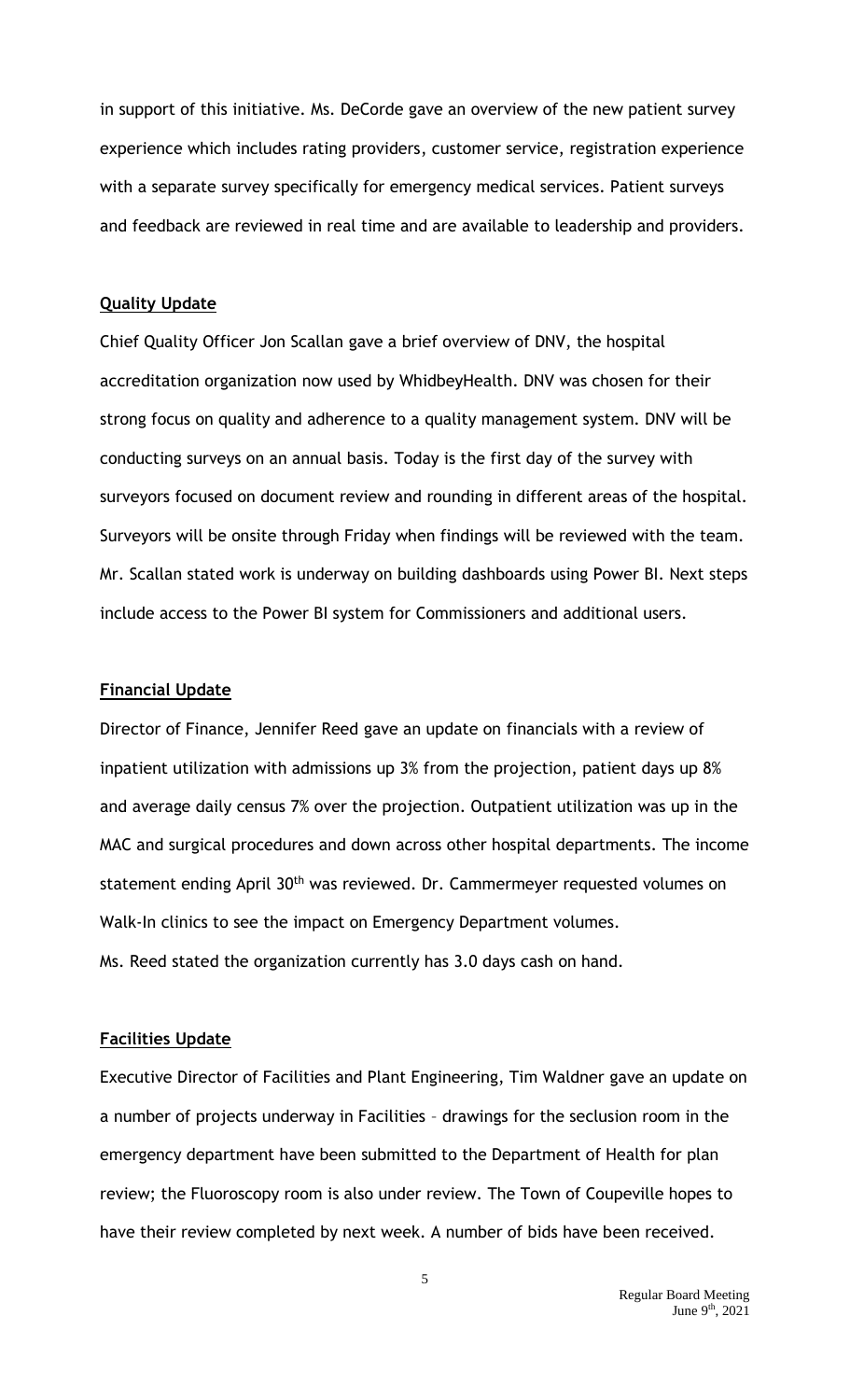Bids are also being received for the MRI pad. An agreement has been signed with the Town of Coupeville related to the sewage system and upsizing the sewage line. Mr. Waldner reported a number of air handlers have failed and are in the process of being replaced and/or repaired. The furnace and air conditioning have been replaced at the Freeland clinic. Proactive replacement of the chillers and boilers is also underway. A grant was awarded and will serve to fund approximately 50% of the cost of this project. Mr. Waldner stated additional grants are being pursued later this summer. Mr. Waldner announced voluntary Workplace Violence De-escalation training upcoming on a Saturday in July offered to all staff interested in participating.

# **Clinic Operations Update**

Interim Executive Director of Clinic Operations, Dr. Garth Miller reviewed the 10 WhidbeyHealth clinics including Cabot Primary Care, Freeland Primary Care, Women's Care, Walk-In Goldie and Walk-In Clinton, Sleep Center, Orthopedic Clinic, General Surgery Clinic, Wound Care Clinic and MAC/Oncology. Work is underway on right sizing the clinics after the pandemic caused consolidation of clinics and staff. There has been a significant increase and demand for services which requires additional providers and staff. Dr. Miller stated there is a focus on recruitment of both providers and staff to meet the needs of the community. Dr. Miller announced three new providers will be joining the Cabot clinic over the course of the summer. Dr. Miller spoke about the increased demand in OBGYN services. Recruitment is underway to add additional providers including MD, DO and CNM. A complete review of the Women's Care service line is planned for the end of the month with participation from the L&D unit, Women's Care staff and the Executive Leadership Team.

Dr. Miller spoke regarding additional recruitment efforts across primary care and specialty clinics. CEO Ron Telles stated Dr. Miller is also working on recruitment for the purpose of opening a Urology service line.

6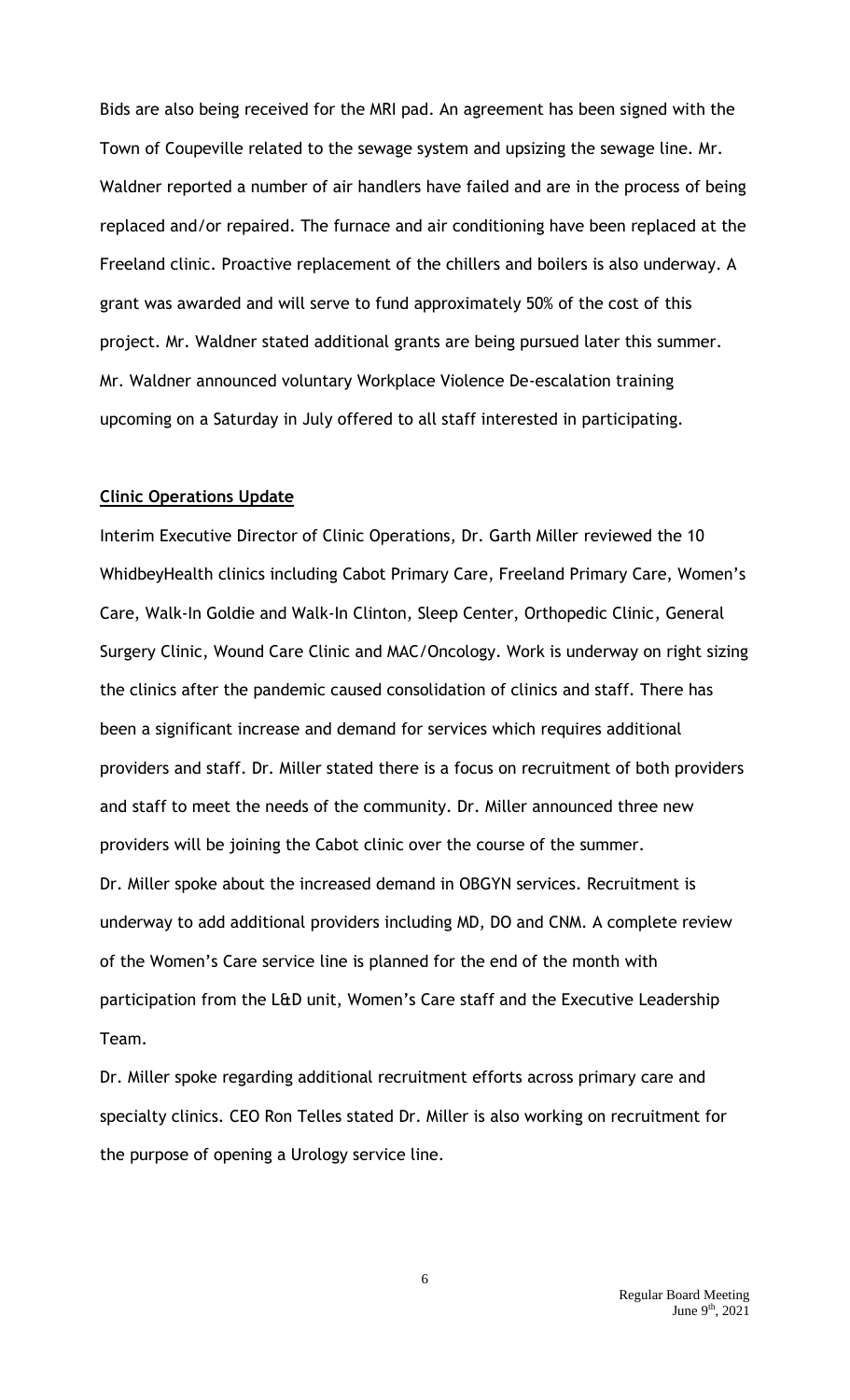### **Nursing Report**

Chief Executive Officer, Ron Telles gave a nursing presentation on behalf of Chief Nursing Officer, Erin Wooley. Mr. Telles stated the vaccine clinic has now administered over 17,000 doses with last first doses administered on Thursday, June 3<sup>rd</sup>. The vaccine clinic will close on June 30<sup>th</sup> with vaccines offered through the Community Pharmacy.

Mr. Telles stated recruitment is underway in several areas including leadership, ancillary support, and front-line nursing.

Notable works in progress were reviewed including acute dizziness treatment, finance and business skills for nurse managers, and an RN job description project.

### **Information Technology Update**

Chief Information Officer, Brett Mello gave an update on security mitigation efforts, stating the state security audit was recently completed. The organization was advised to update password requirements to more than 10 characters to increase protection against hackers. This change will occur in tandem with the launch of a self-service password reset portal in early August. Two factor authentication will also be implemented in the near future for enhanced VPN protection.

Mr. Mello spoke to the challenges with the Cabot infrastructure and Wi-Fi issues. IT has been working with a partner to identify issues and address them. The high call volumes at Cabot have contributed to the challenges of dropped calls and voicemail not functioning properly. A wireless survey was recently completed to determine Wi-Fi access points. Five access points were identified; it was determined that an additional six need to be added to the site. This work will be underway shortly. IT staffing and insourcing efforts were reviewed. Two positions have been filled with 11 positions remaining open. Recruitment for these positions continues in preparation for insourcing the IT department.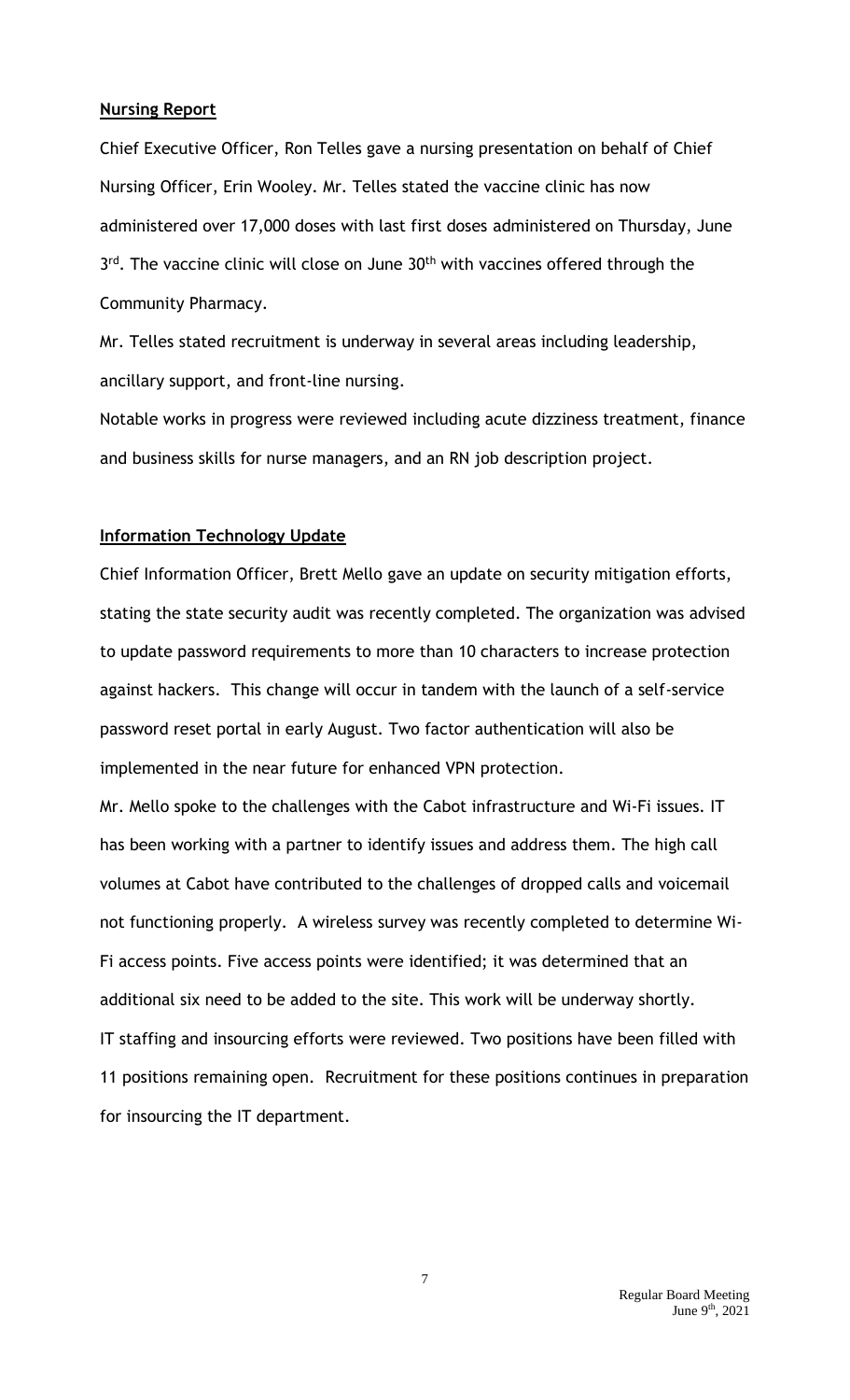### **Board Items:**

President Wallin stated WhidbeyHealth owned property on South Whidbey has been declared surplus. Commissioner Blankenship made a motion to allow Mr. Telles to proceed with the sale of the previously declared surplus property. Seconded by Dr. Cammermeyer. Motion carried.

# **Administrator's Report**

Chief Executive Officer Ron Telles stated DNV addressed WhidbeyHealth leadership this morning at the opening survey meeting. This is a huge step forward toward the strategic initiative of becoming accredited. Mr. Telles thanked CQO Jon Scallan and the leadership team for the work accomplished in preparation for the survey. The exit conference will be held this Friday with accreditation expected some time next month.

Mr. Telles stated the CAP survey of the lab was recently completed successfully. He thanked Lab Supervisor, Steviebrooke Wallis and the staff for their dedication to ensuring the success of the lab.

Mr. Telles spoke to the challenges with insurance payors. United Healthcare will enact a new policy which allows denial of emergency room claims based on their independent evaluation of the patient's condition beginning July  $1<sup>st</sup>$ . One in six claims will be denied based on available research. Providers and leadership have been in contact with the insurance companies for further discussion.

# **Board Items:**

President Wallin stated the board will now be excused into Executive Session at 2:12pm, under RCW 42.30.110 (1)(i) and RCW 42.30.110(1)(a)(ii), no voting will take place.

# **Agenda Items for Next Board Meeting**

The next Board meeting will be held Wednesday, July 14<sup>th</sup> at 12:00pm.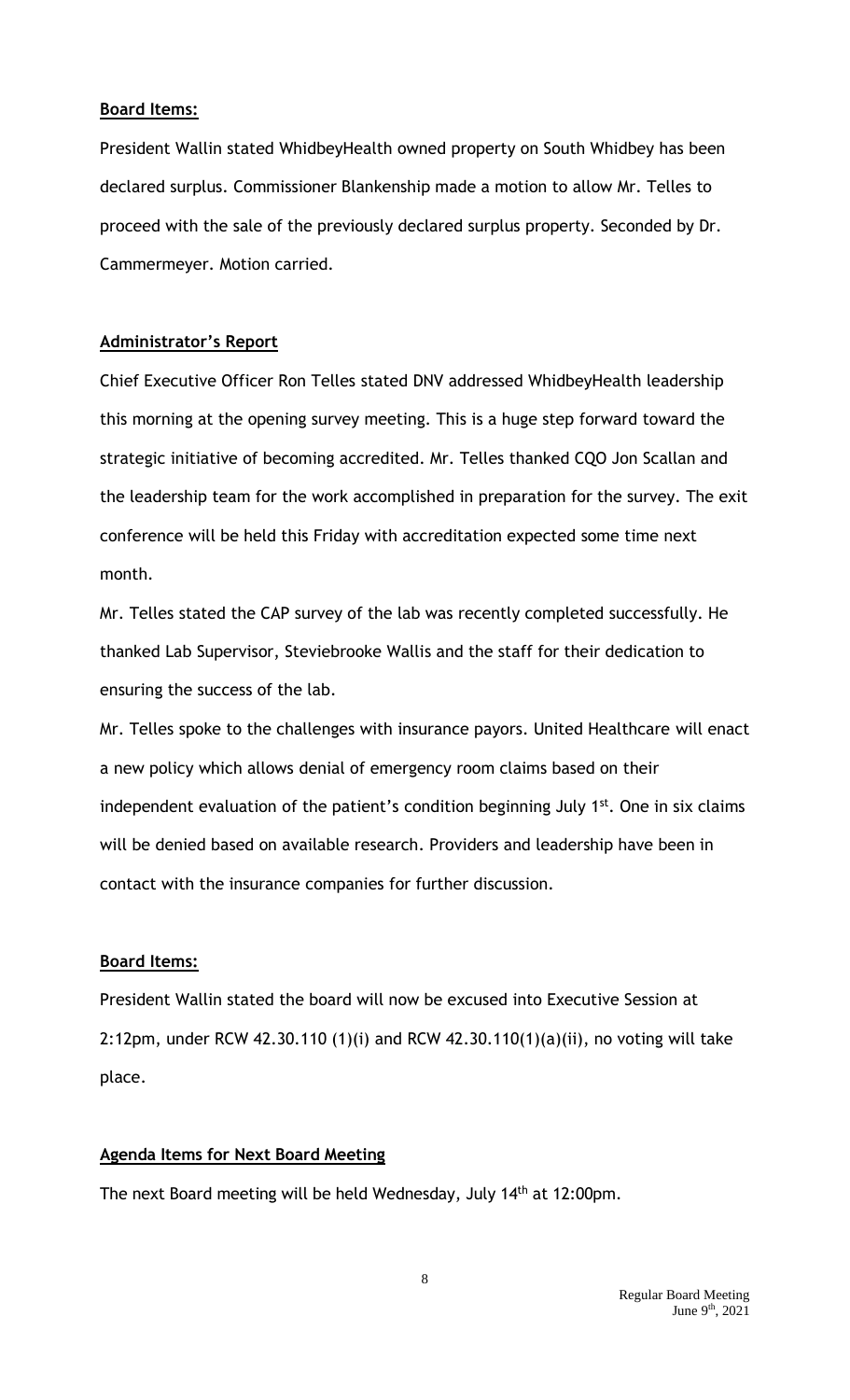# **Adjournment**

Commissioner Cammermeyer made a motion to adjourn the meeting, seconded by Commissioner Anderson. Board meeting adjourned at 2:12pm.